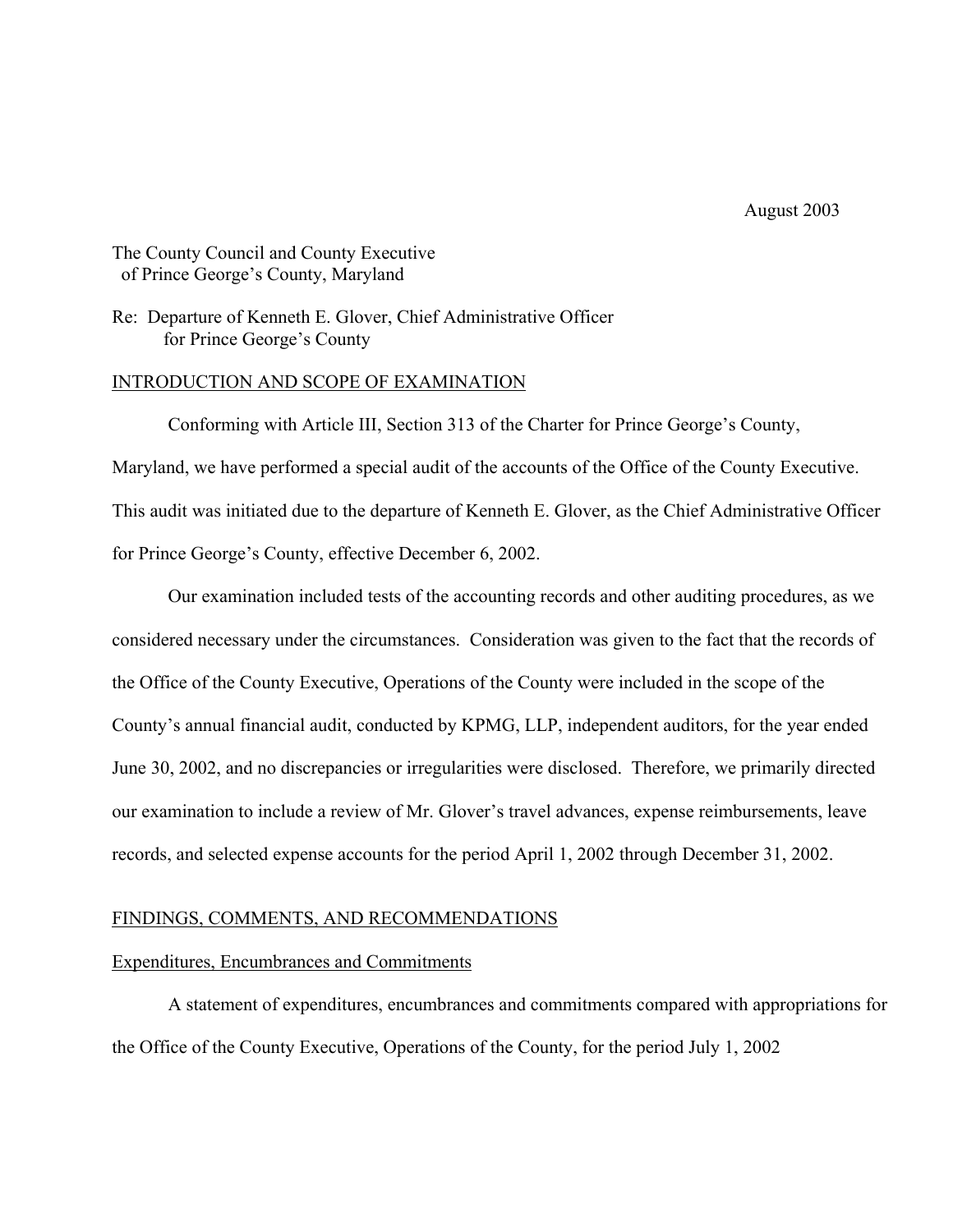The County Council and County Executive August 2003 Page 2

through December 31, 2002, is presented in Schedule 1 of this report. At December 31, 2002, total expenditures and encumbrances did not exceed total appropriations for the Office of the County Executive, Operations of the County.

# Travel Advances and Expense Reimbursements

 We reviewed the travel advance records maintained by the Office of Finance, Accounting Division, for the period October 1, 2000 through December 31, 2002, and determined that Mr. Glover did not have any unsettled travel advances at the time of his departure from the County.

 We also reviewed expense reimbursements paid to Mr. Glover for the period July 1, 2001 through December 31, 2002 and found no discrepancies or irregularities.

## Leave Records and Final Pay

 We verified final pay computations for Mr. Glover based on leave records maintained by the Payroll Section of the Office of Finance and the salary and hourly rate of pay maintained by the Office of Personnel and Labor Relations and found no discrepancies. We determined Mr. Glover's annual and sick leave payouts were computed correctly and found no discrepancies or irregularities.

## Fixed Assets

 The Fixed Assets Procedures Manual prepared by the Office of Finance requires that the Fixed Assets Section of the Office of Central Services' Contract Administration and Procurement Division, upon the departure of any agency head, take inventory of only those fixed assets for which that agency head has signed an Equipment Custody Receipt (PGC Form #1890) form. It further requires that the unexplained loss of any such fixed assets be reported to the Chief Administrative Officer, who is to take action to recover the costs of the assets. We contacted personnel within the Contract Administration and Procurement Division and personnel within the Office of the County Executive to determine if any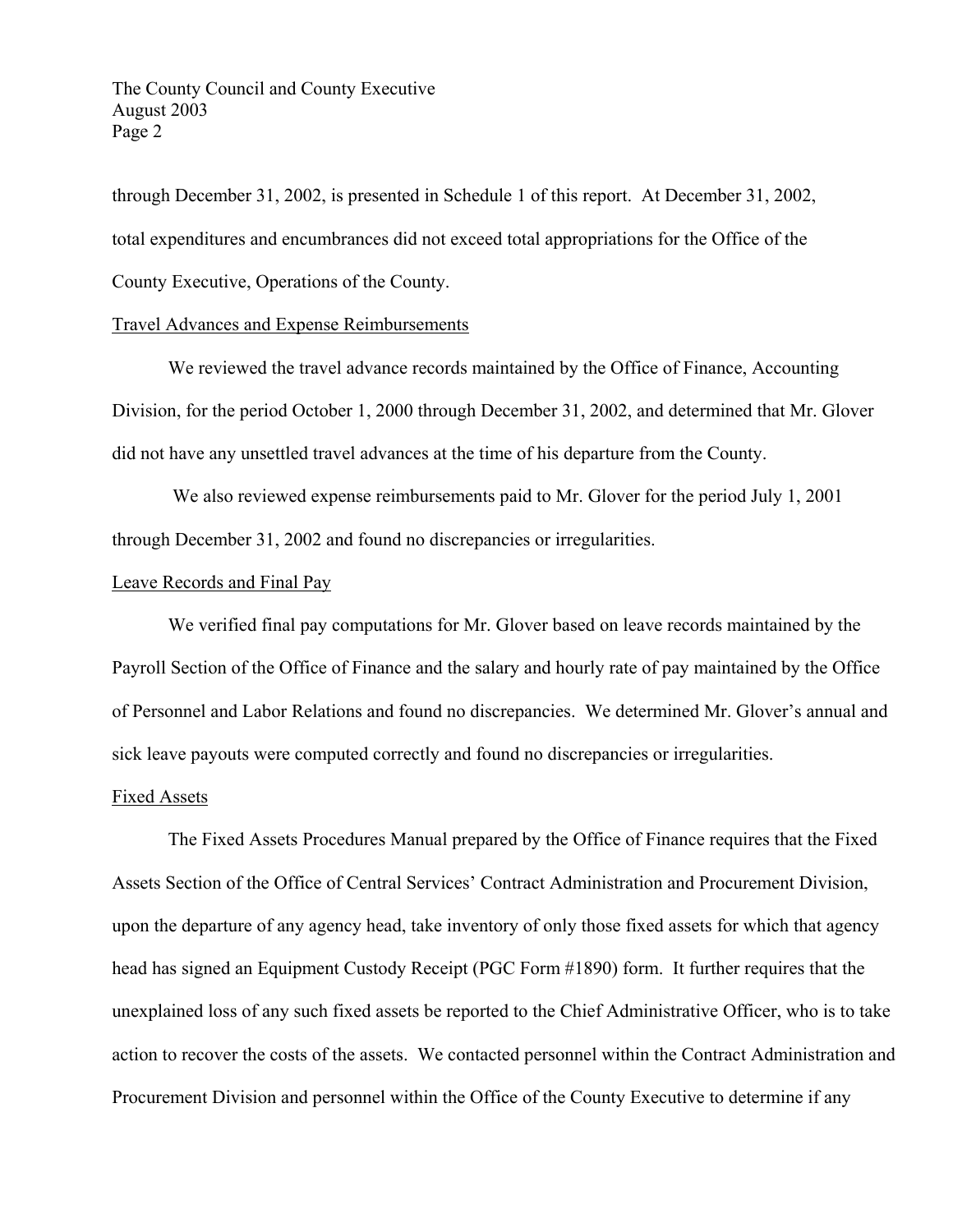assets issued to Mr. Glover were returned to the County. Based on our review, all assets were properly accounted for and returned.

# Financial Disclosure Requirement

Section 2-294(c)(1) of the Prince George's County Code requires certain officials,

employees, and candidates for office (among them the Chief Administrative Officer) to file

financial disclosure statements. Council Bill 125-1984, effective February 4, 1985, modified

Section  $2-294(c)(1)$  of the County Code, by adding the following requirement:

 "Any official or employee who is required to file a statement and who leaves office or employment for any reason, other than the official's or employee's death, shall file, within sixty (60) days of leaving office or employment, the statement required by this Section, for the calendar year immediately preceding, unless a statement has previously been filed for that year, and any portion of the current calendar year during which that official or employee held office of employment."

Mr. Glover filed the proper financial disclosure statement with the Prince George's County Board of

Ethics for the period January 1, 2002 through December 6, 2002 on December 6, 2002, as required.

David H. Van Dyke, C.P.A. County Auditor

Mackenzie Lewis Auditor-In-Charge